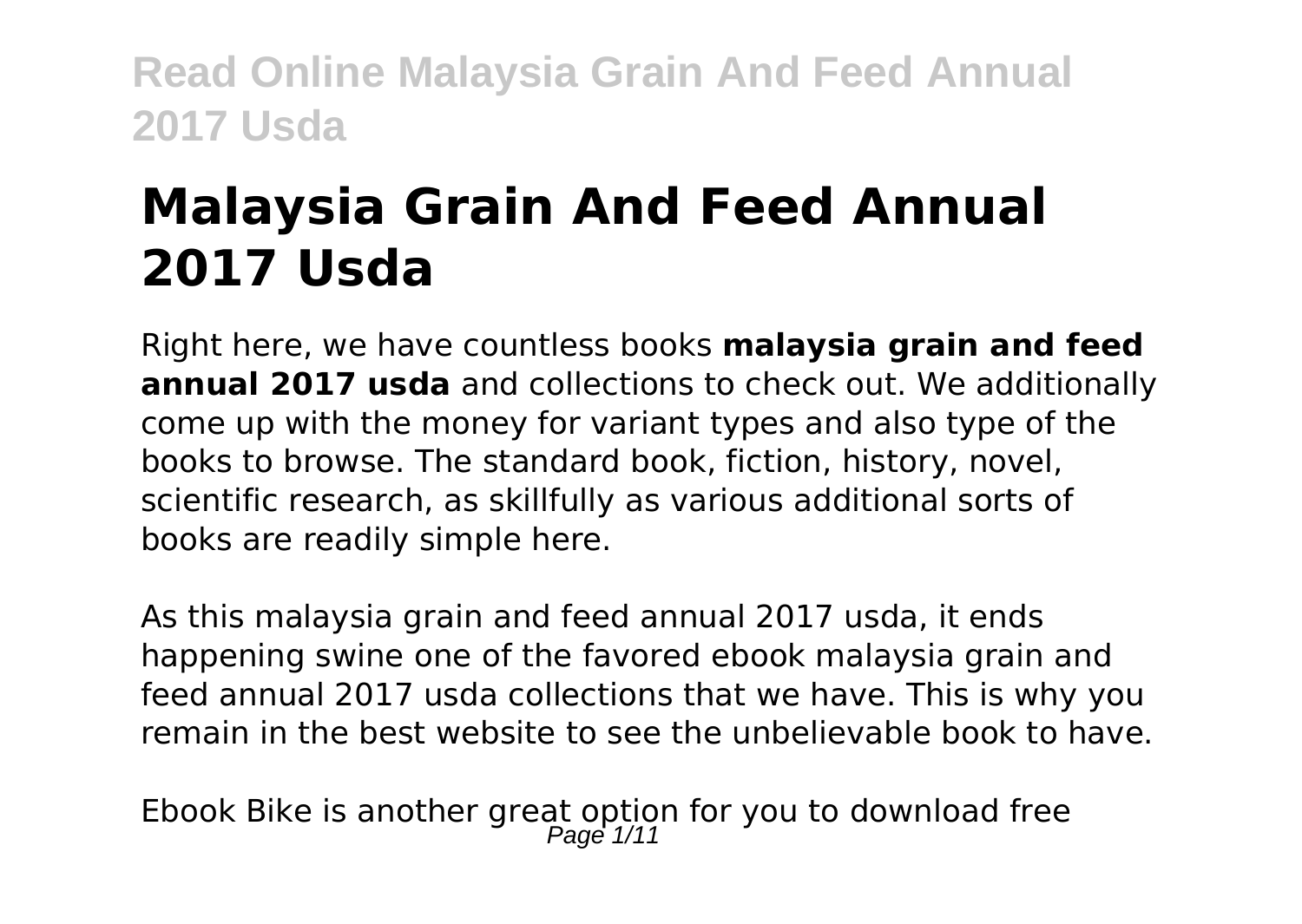eBooks online. It features a large collection of novels and audiobooks for you to read. While you can search books, browse through the collection and even upload new creations, you can also share them on the social networking platforms.

#### **Malaysia Grain And Feed Annual**

Imports of rice in MY 2020/21 are forecast at 1.18 million MT, up roughly 80,000 MT from the previous year, based on the consumption needs of a growing population. Malaysia: Grain and Feed Annual Office of Agricultural Affairs, Kuala Lumpur (011-60-3) 2168-5082

#### **Malaysia: Grain and Feed Annual | USDA Foreign ...**

East Asia and the Pacific, Malaysia Post expects MY 2019/20 corn imports to reach 4.15 million metric tons (MT), up 4 percent from the previous year, due to steadily growing demand for poultry feed. MY 2019/20 wheat imports are expected to increase only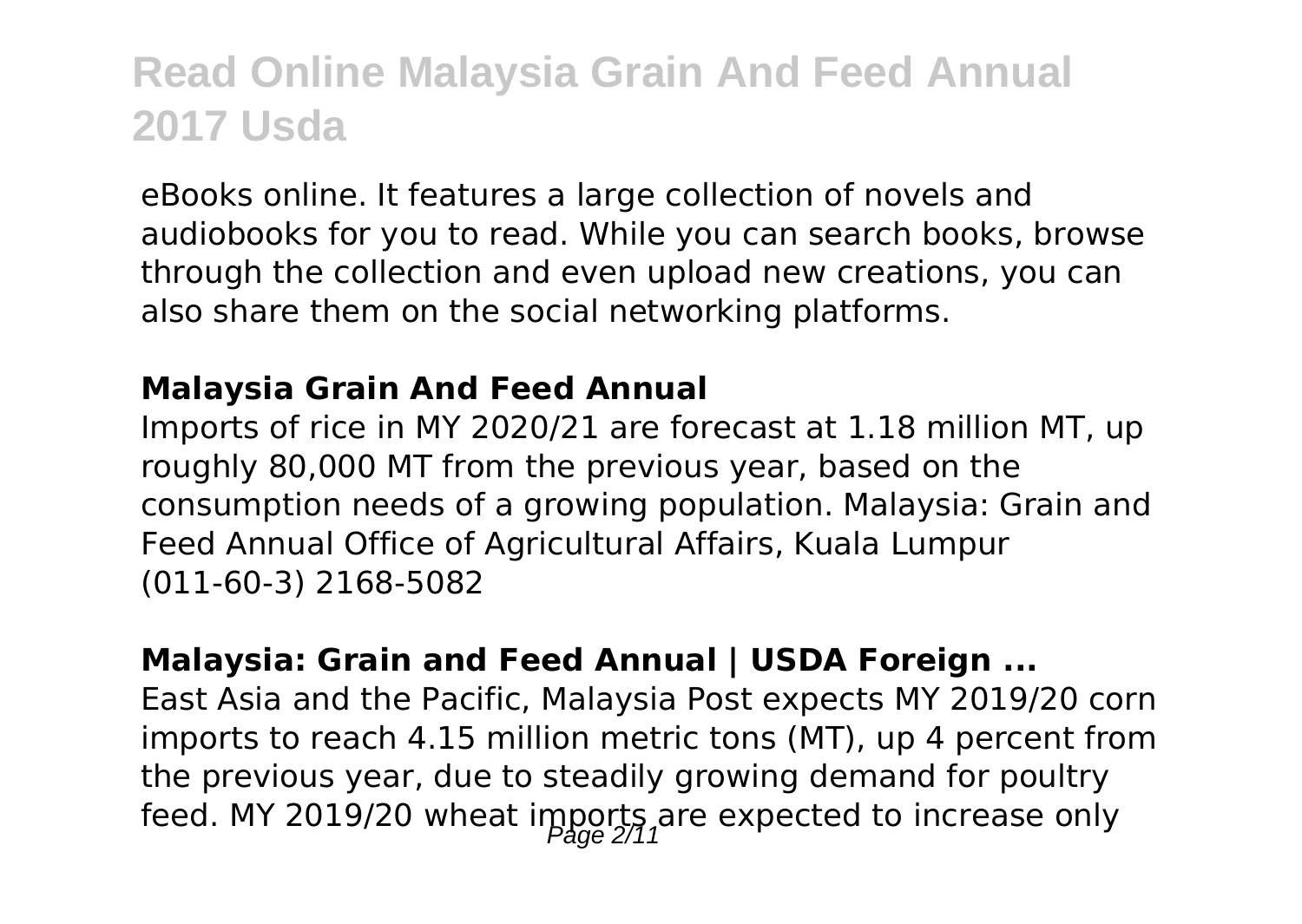slightly from the previous year due to mostly flat consumption rates.

#### **Malaysia: Grain and Feed Annual | USDA Foreign ...**

Malaysia's wheat imports for 2017/18 are forecast to increase to 1.9 million tons. For 2018/19, wheat imports are forecast to stagnant at 1.9 million tons. U.S. wheat exports to Malaysia are estimated to increase to 210,000 tons, as demand for quality bread and bakery goods increases with rising living standards among Malaysian urbanites.

#### **Malaysia: Grain and Feed Annual | USDA Foreign ...**

For 2016/17 total overall imports of corn into Malaysia are forecast to drop to 3.8 million tons. Even so, U.S. exports of corn are likely to increase to 150,000 tons, due to positive acceptance of U.S. corn among Malaysian feed millers. Malaysia's wheat imports for 2016/17 are likely to remain at 1.7 million tons.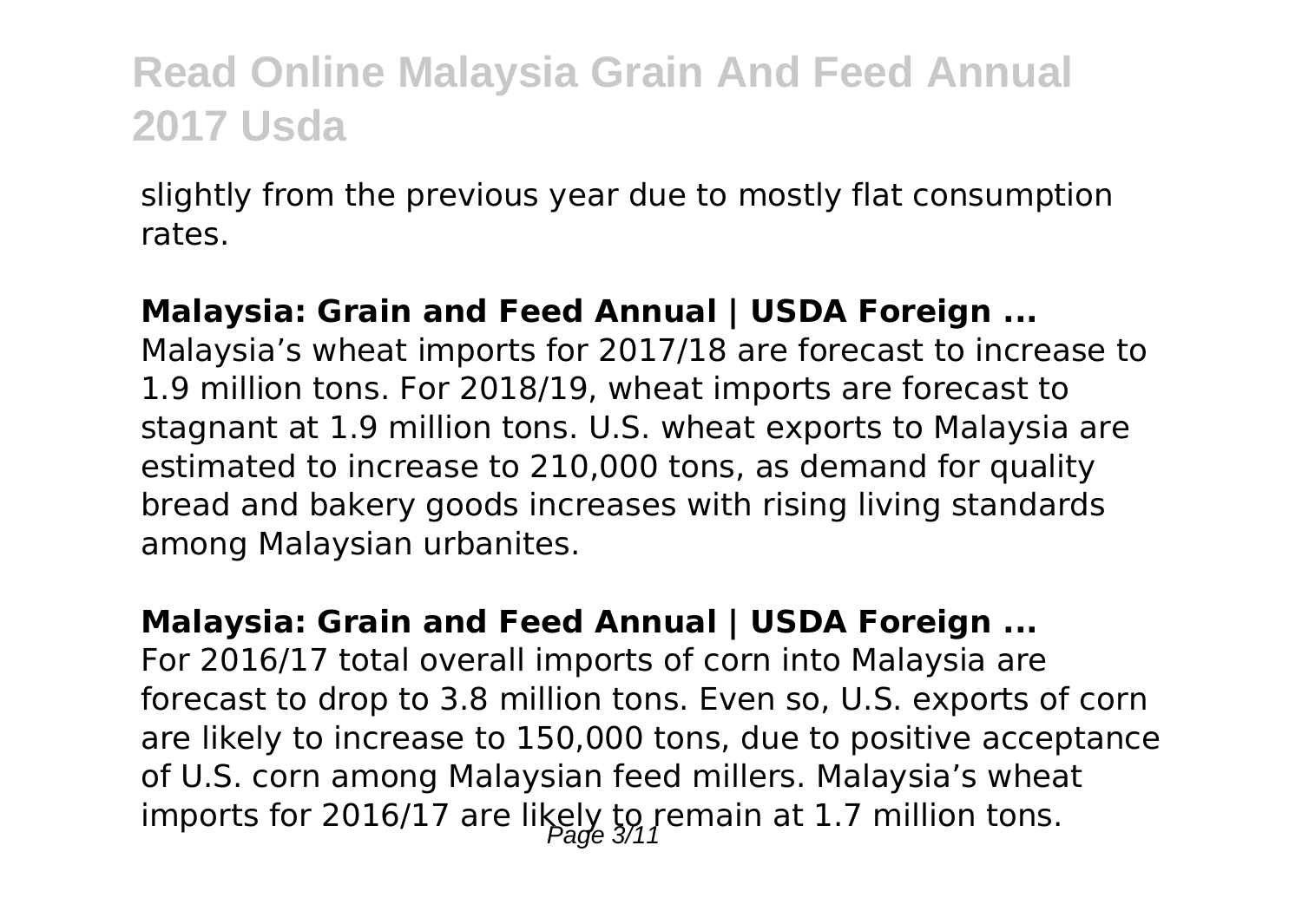#### **Malaysia: Grain and Feed Annual | USDA Foreign ...**

Malaysia: Grain and Feed Annual. March 2, 2016 . Attaché Reports (GAIN) Commodities . Grain and Feed, Corn, Rice, Wheat. Locations . East Asia and the Pacific, Malaysia. With the exception of corn, imports for wheat and rice are expected to grow marginally through 2016/17. The implementation of the Goods and Services Tax in April 2015 and ...

#### **Malaysia: Grain and Feed Annual | USDA Foreign ...**

Report Name: Grain and Feed Annual Country: Malaysia Post: Kuala Lumpur Report Category: Grain and Feed Prepared By: Approved By: William Verzani Report Highlights: Post expects MY 2020/21 corn imports to reach 4.08 million metric tons (MT) due to steadily growing demand for poultry feed.

### **Report Name: Grain and Feed Annual**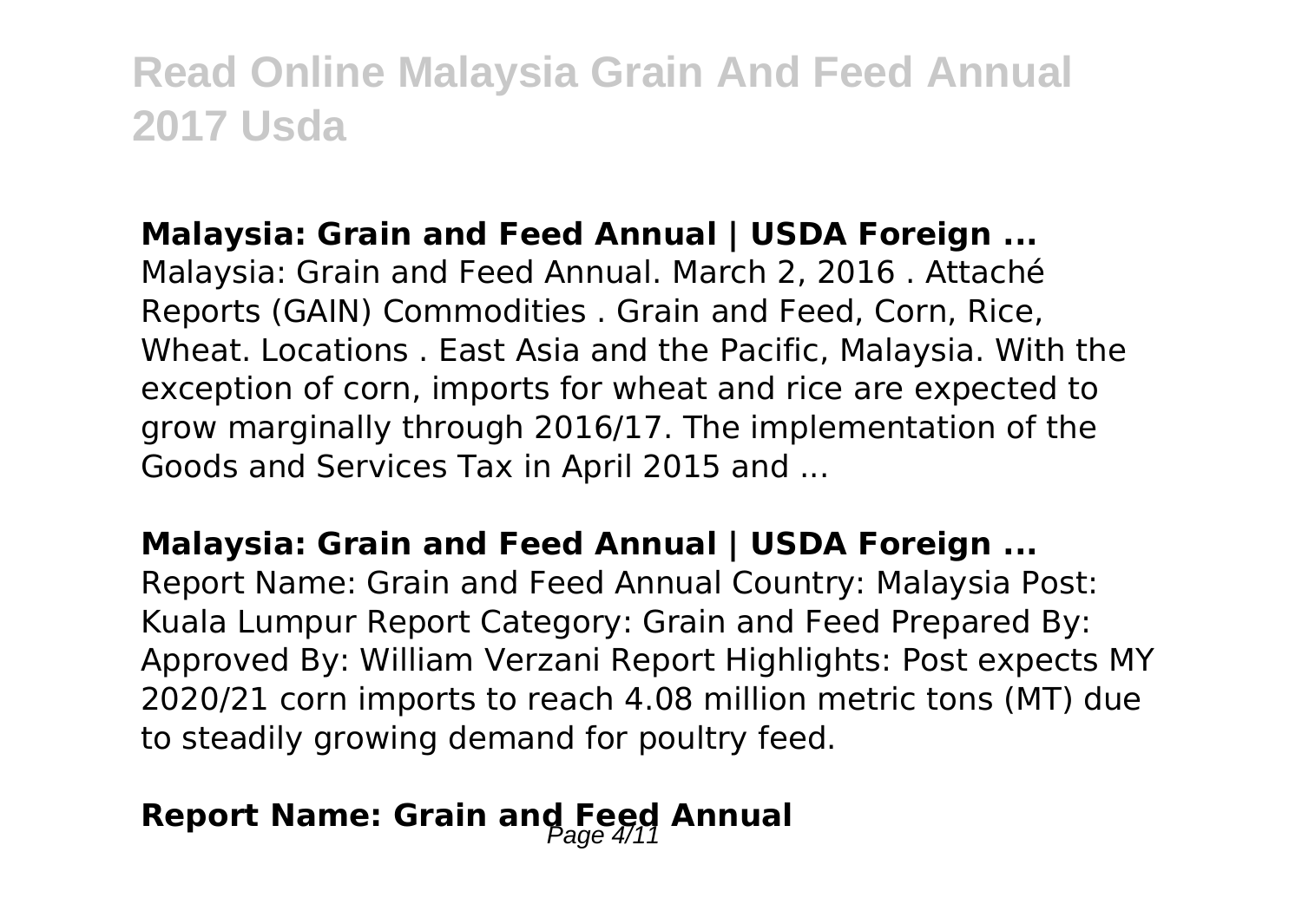production of corn for feed in Malaysia is negligible. Consumption In line with expectations for continued growth in demand for poultry feed, MY 2019/20 corn consumption for feed is forecast to increase to 3.85 million MT compared to 3.8 million MT in 2018/19. Industry analysts report that improving living standards and a steadily growing population

### **THIS REPORT CONTAINS ASSESSMENTS OF COMMODITY AND TRADE ...**

GAIN REPORT: Grain and Feed Annual 2018 Page 5 Malaysia imports of Distiller's Dried Grains with Solubles (DDGS) from the United States are forecast to increase to 80,000 tons in 2017/18 from 58,424 tons in 2016/17. Outlook 2018/19 For 2018/19, Post estimates imports of corn to increase slightly to 4.1 million tons. This increase is in

### THIS REPORT CONTAINS ASSESSMENTS OF COMMODITY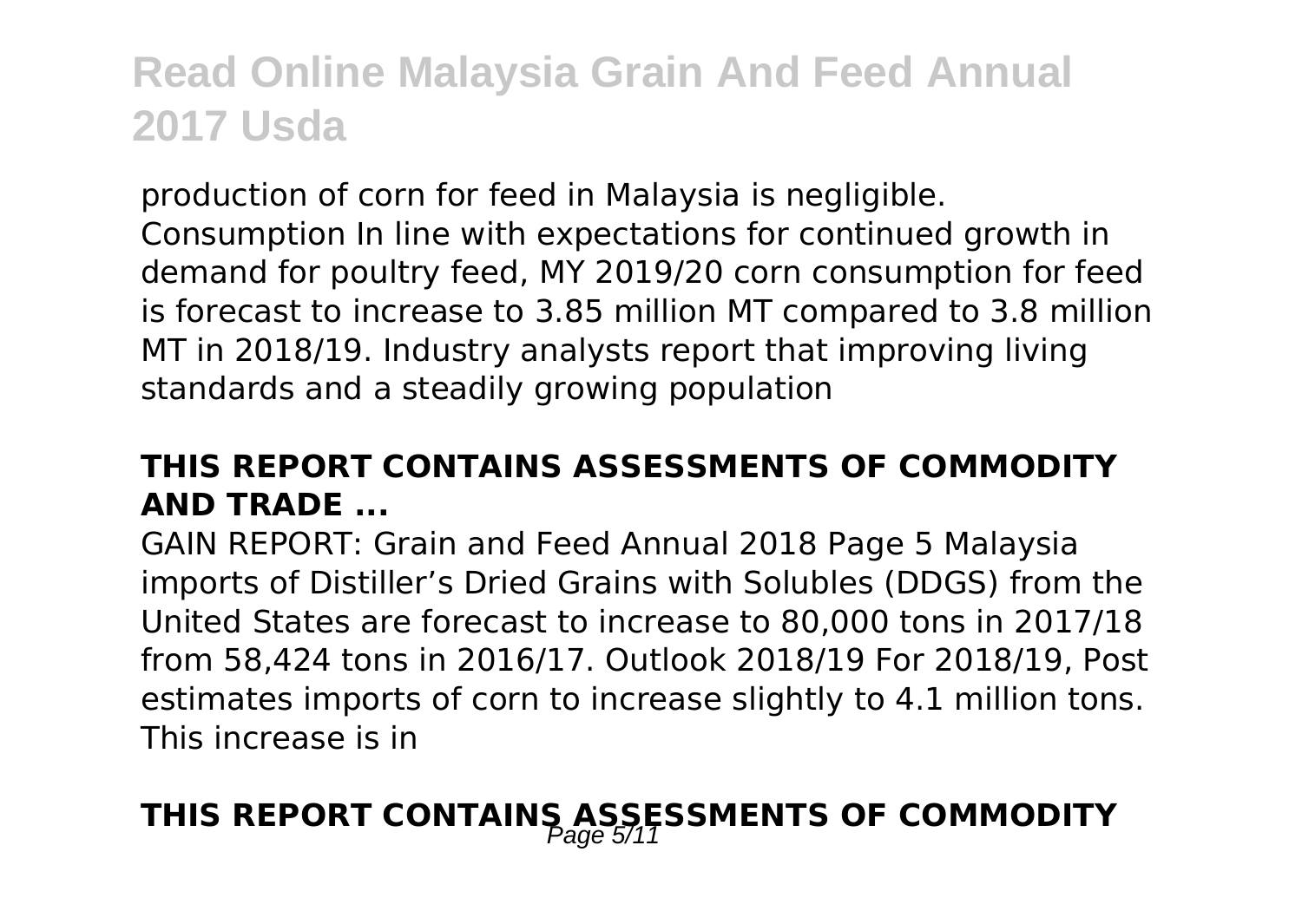#### **AND TRADE ...**

GAIN REPORT: Grain and Feed Annual 2017 Page 9 Malaysia is of long grain white Jasmine fragrant rice variety from Vietnam and Thailand. Basmati rice from Pakistan and India, commanding around 20 percent of imports and the rest are glutinous rice and sushi rice.

#### **Malaysia Grain and Feed Annual 2017 - USDA**

Malaysia Grain and Feed Annual Annual. THIS REPORT CONTAINS ASSESSMENTS OF COMMODITY AND TRADE ISSUES MADE BY USDA STAFF AND NOT NECESSARILY STATEMENTS OF OFFICIAL U.S. GOVERNMENT POLICY. Required Report - public distribution. Date:2/19/2010.

#### **Malaysia Grain and Feed Annual Annual - USDA**

There is no commercial corn production for feed in Malaysia. Most corn produced in-country is sweet corn for human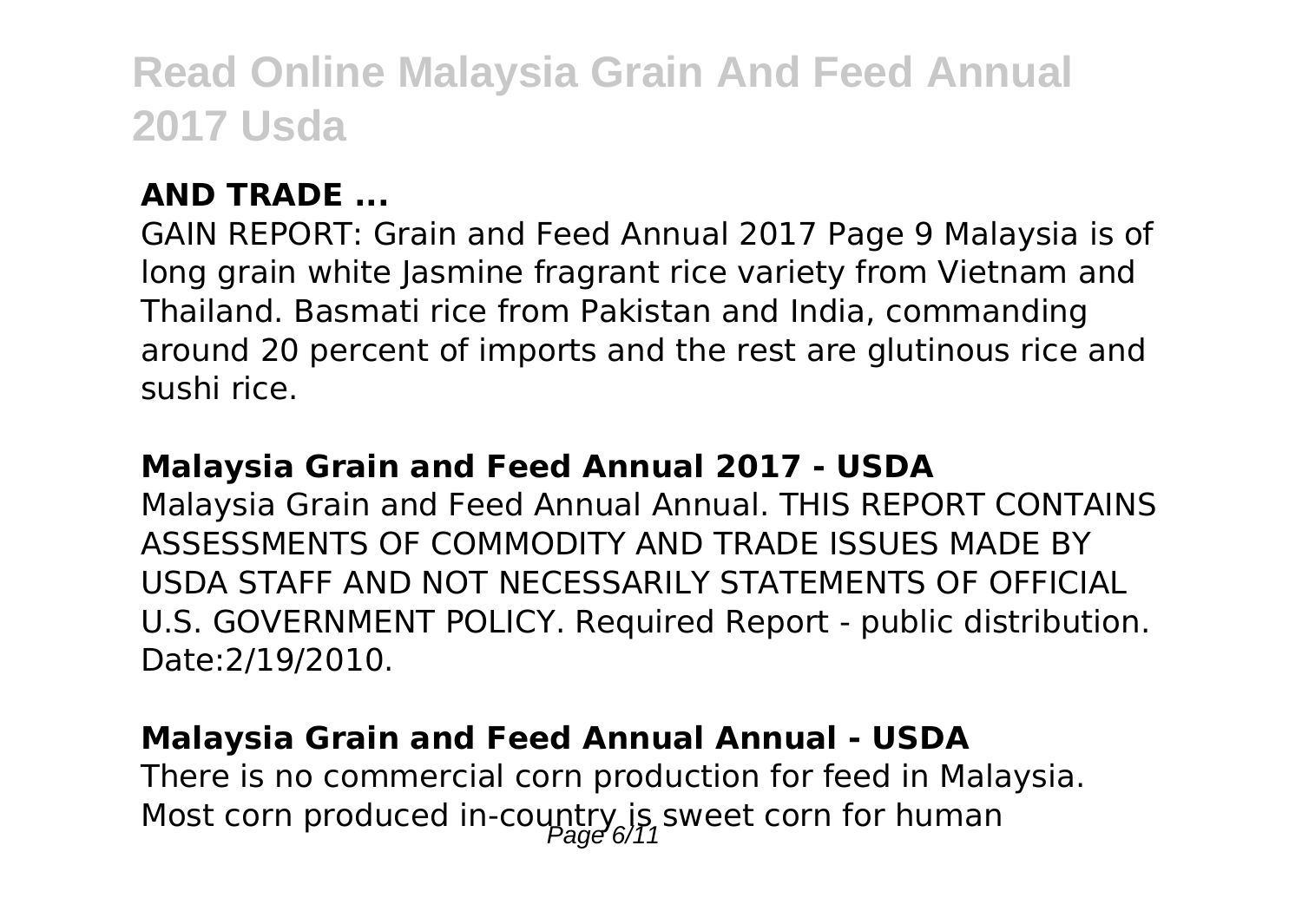consumption. Corns are planted in rotation with other plants such as banana, sweet potatoes, pineapple and watermelon to complement farmer income.

### **Malaysia. Grain and Feed. Annual Outlook / News / AgroChart**

Corn production in Malaysia is stable at 58,000 tonnes forecast for 2018-19, the same level as the year before, according to the attaché. "There is no commercial corn production for feed in Malaysia," the annual report said. "Most corn produced in country is sweet corn for human consumption."

#### **Focus on Malaysia | 2018-10-18 | World Grain**

DDGs is the leading U.S. feed grain product exported to Malaysia. Abdul Ghani Wahab Chris P. Rittgers 2013 Grain and Feed Annual Malaysia MY3002 Required Report - public distribution . GAIN REPORT MY3002 Page 2 Table of Contents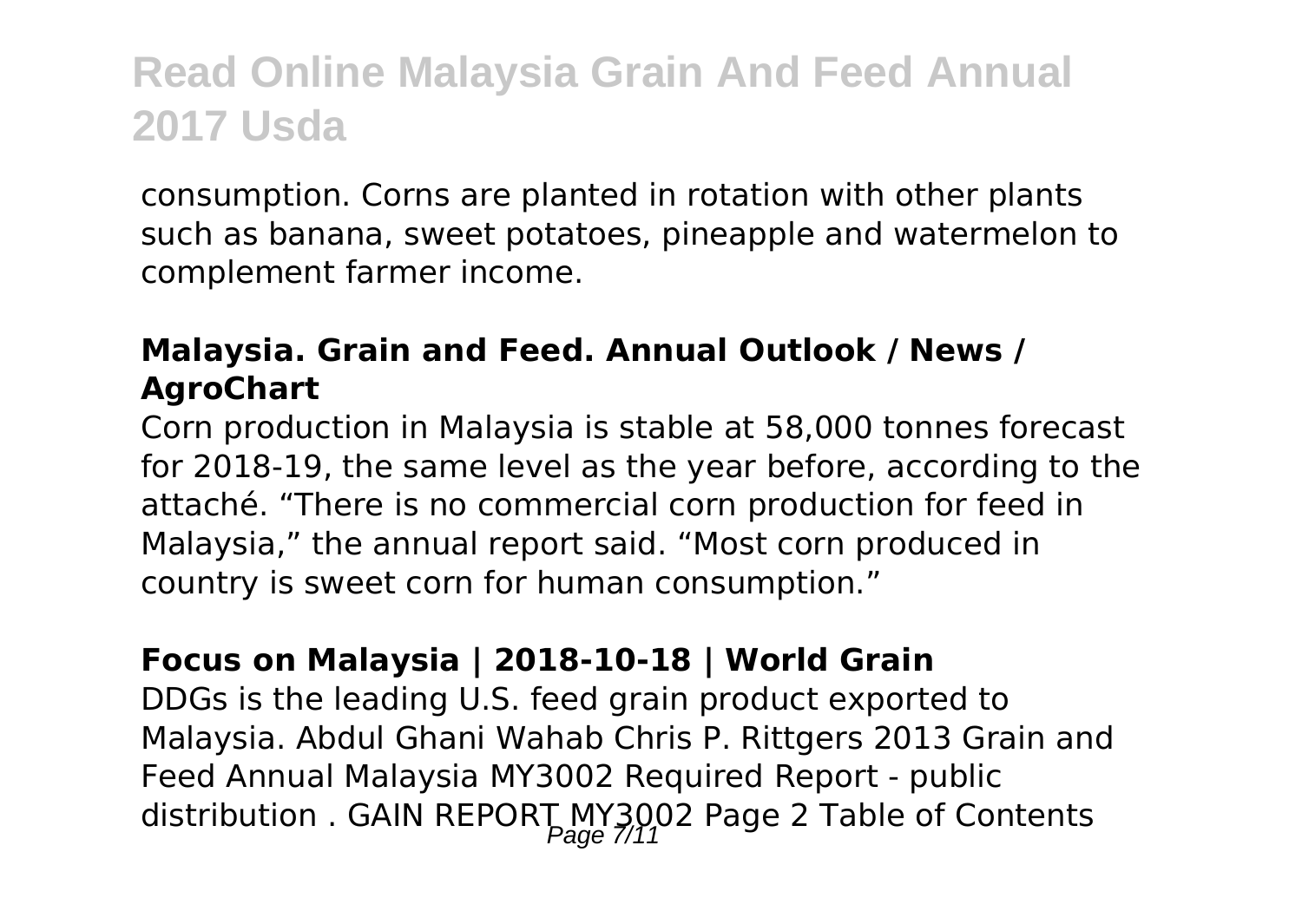#### **Malaysia Grain and Feed Annual 2013**

Poultry Feed in Malaysia: An Insight into the Halalan Toyyiban Issues ... developing with annual production between MYR 1.78 billion to ... Rittgers, C., & Wahab, A. G. (2014). Malaysia Grain and ...

#### **(PDF) Poultry Feed in Malaysia: An Insight into the ...**

There are 43 compound feed mills in West and East Malaysia ranging from small to medium to highly complex operations, which produced 3.9 million tonnes annually. However, there are also home-mixers which supply of 275,000 tonnes annually (Raghavan, 2000).

#### **PROTEIN SOURCES FOR THE ANIMAL FEED INDUSTRY**

USDA GAIN: Malaysia Grain and Feed Annual 2013 Corn and rice imports are forecast to grow only marginally through 2013/14,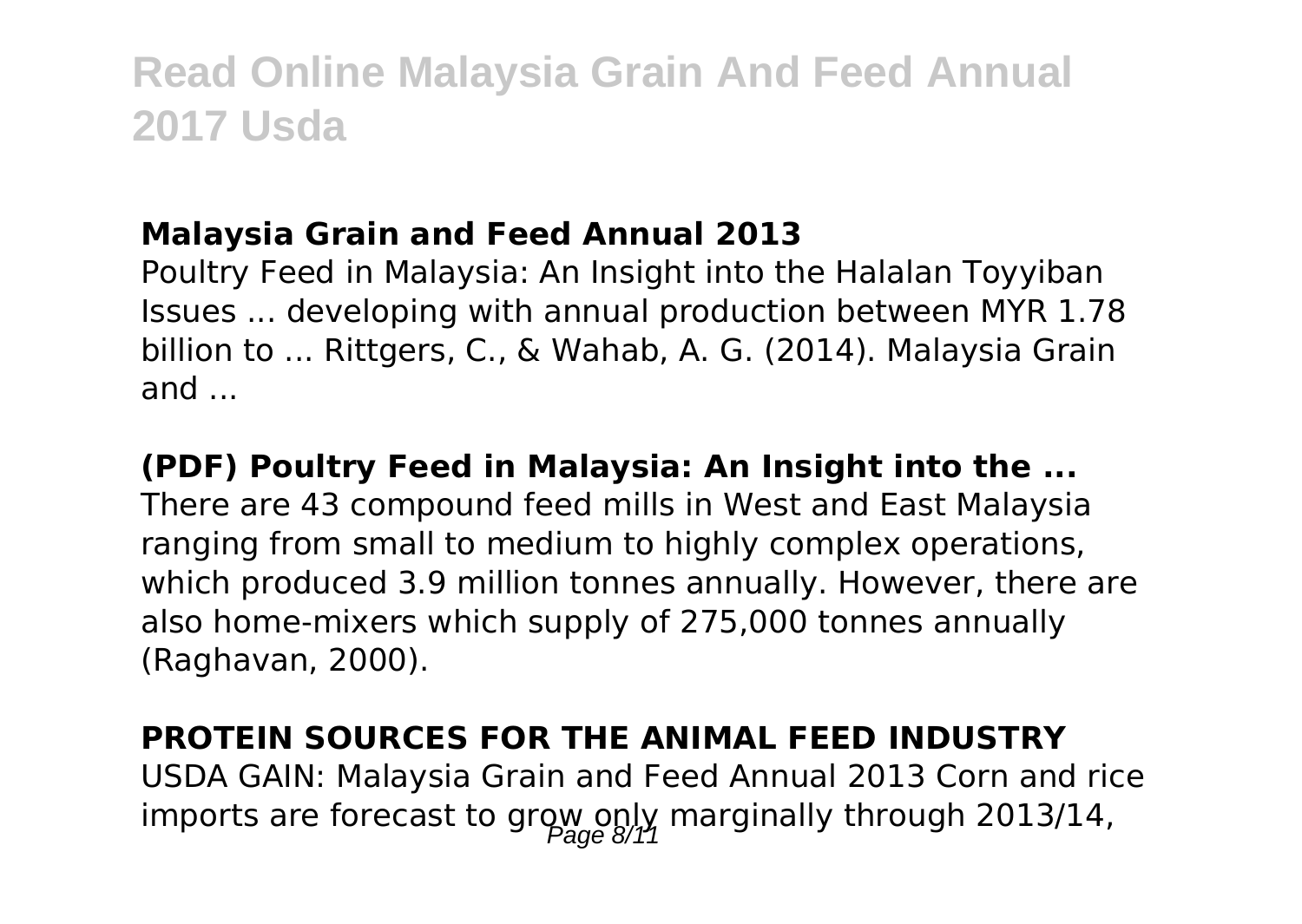while wheat imports are expected to decline in 2012/13, then rebound in 2013/14. Beginning in 2013, importers of feed ingredients, including grain commodities, are now required to obtain a license and list any feed ...

### **USDA GAIN: Malaysia Grain and Feed Annual 2013 - Market ...**

In October 2011, Padiberas Nasional Bhd (BERNAS) signed a memorandum of understanding with the Vietnam Government for a guarantee annual supply of 800,000 tons of rice to Malaysia. BERNAS was given another extension to be the sole importer of rice for another 10 years from Jan 11, 2011 to July 10, 2021.

### **USDA GAIN: Malaysia Grain & Feed Annual - February 2012 ...**

Ethanol Market Overview Government support for biofuels has so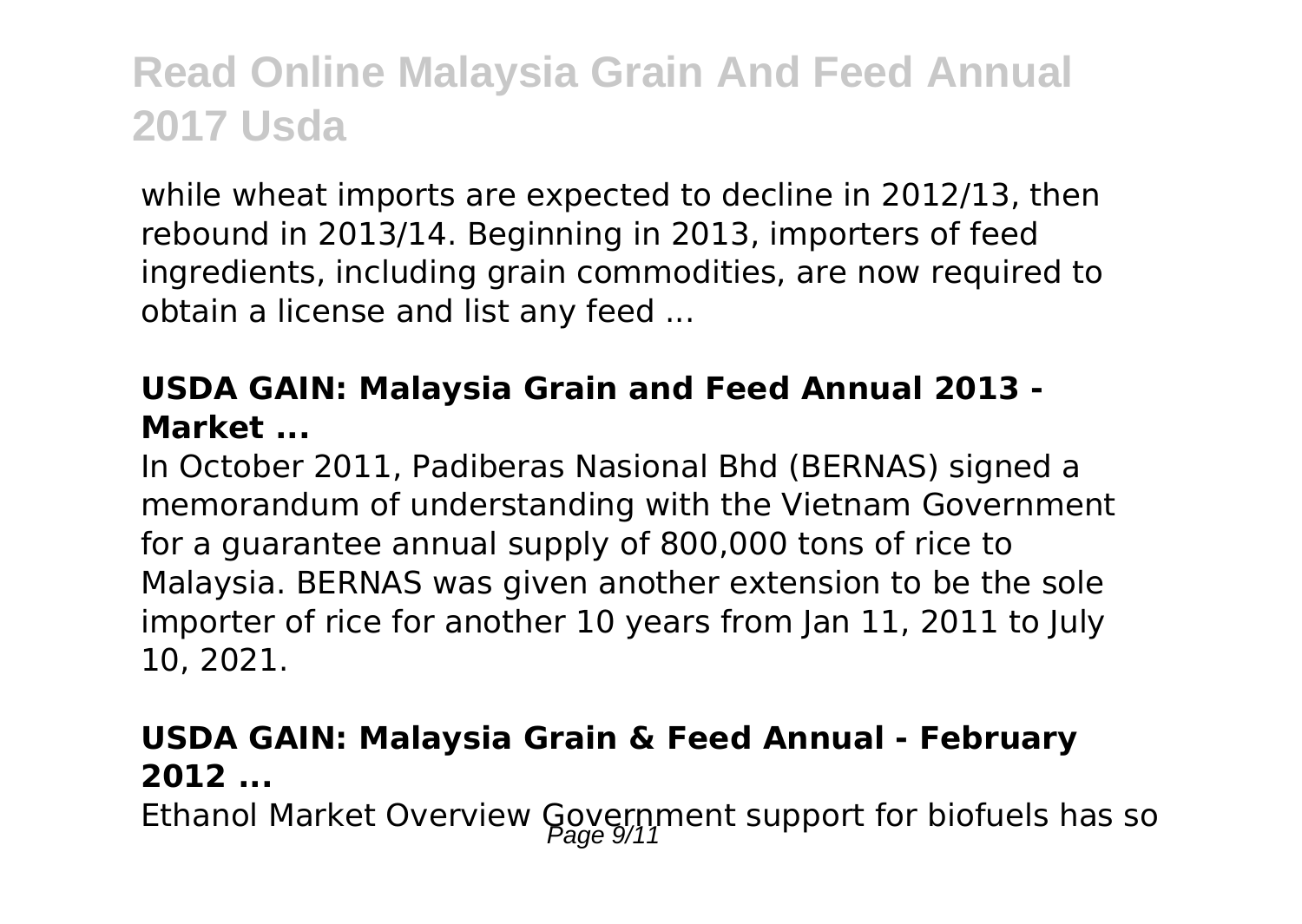far targeted biodiesel. The Biofuel Industry Act of 2007 excluded ethanol as the source of alternative fuels under the National Biofuels Policy of 2006. As there is no policy support for ethanol, there is no consumption or production of fuel ethanol. Consumption is currently limited to … Continue reading "Malaysia"

#### **Malaysia - U.S. GRAINS COUNCIL**

INDONESIA: GRAIN AND FEED ANNUAL. by Redazione 13 Aprile 2020 0 5 (AGENPARL) – WASHINGTON (DC), lun 13 aprile 2020 . Indonesia's wheat imports are expected to decline in 2019/20 due to weaker demand as a result of the ongoing COVID-19 pandemic, rebounding to 10.95 million tons in 2020/21. Continuing challenges in managing Fall Army Worm are ...

#### **Indonesia: Grain and Feed Annual — Agenparl**

Grain and Feed Annual. May 2015, June 19, 2015. Executive